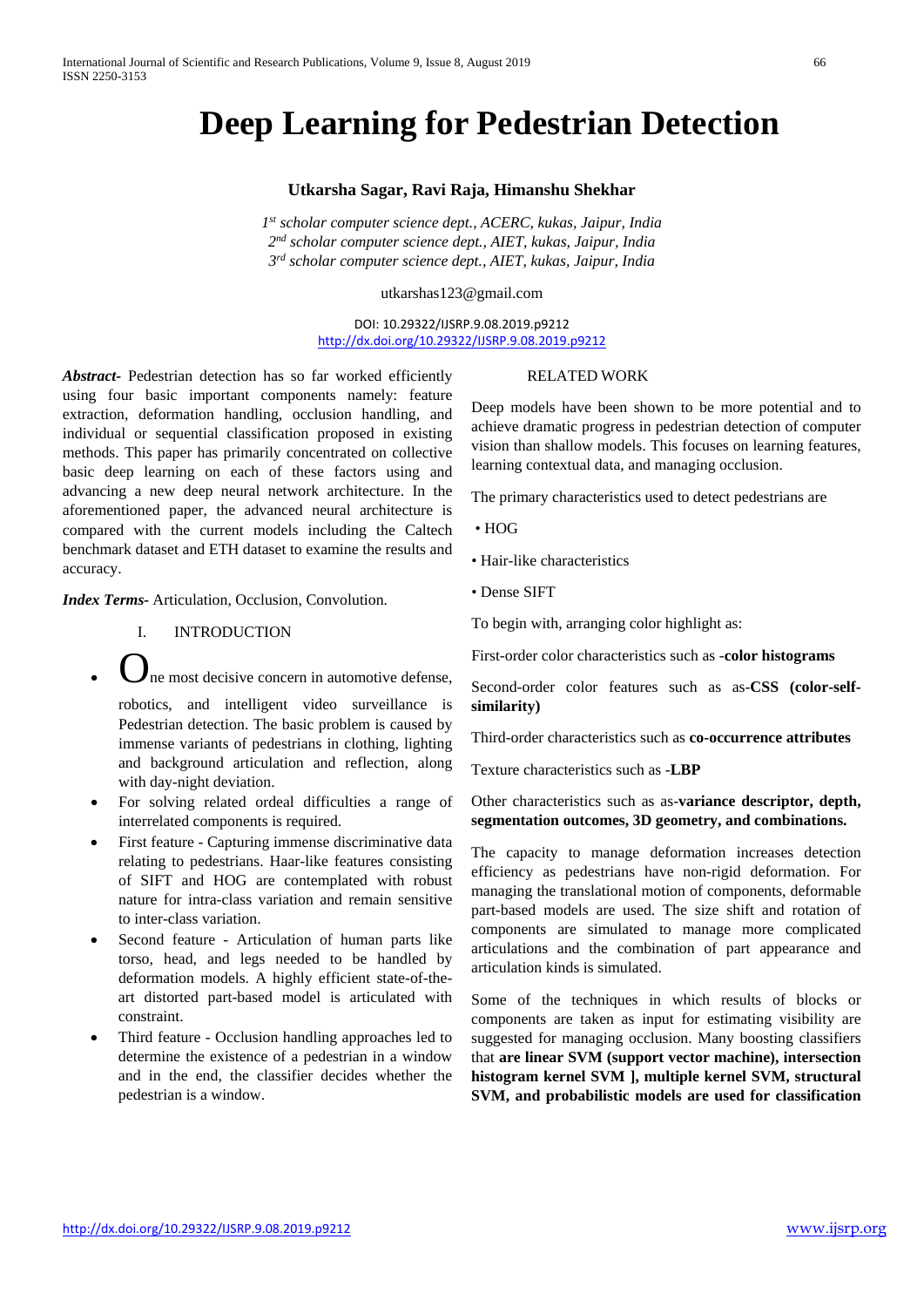International Journal of Scientific and Research Publications, Volume 9, Issue 8, August 2019 67 ISSN 2250-3153

**methods.** All these classifiers are tailored to the training data, but these characteristics are manually built. Optimally, descriptive statistics could be used to guide the learning of features. If the valuable information was lost during extraction of the feature, during classification it cannot be retrieved.

# II. METHODOLOGY

Overview of the proposed deep model

In this model:

- From the first convolution layer, filtered information maps are acquired. This layer converts the picture information of the 3-channel input with 9\*9\*3 filters and 64 map outputs are used for each filter response(x), i.e. activation function  $tanh(|tanh(x)|)$ and absolution value rectification. Features maps are acquired by average pooling of 64 filtered data maps using 4\*4Boxcar filters with 4\*4 sub-sampling steps.
- From the second convolution layer, part detection maps are acquired. This layer converts function maps with 20-part filters of various dimensions and 20-part detection maps outputs.
- Part results are acquired from 20 part tracking maps that used a handling layer of deformation. This layer produces 20 pieces of results.
- The accessibility reasoning of 20-parts is for estimating the label y; i.e. whether or not a specified window contains a Pedestrian.
- Detection windows are taken into height 84 as well as width 28 pictures in which the height of the pedestrians is 60 and with as 20.

# **There are three channels in the input picture information.**

- The first channel is the 84\*28 Y-channel picture after converting the picture to the YUV color space.
- In the YUV color space, the 3-channel 42  $*14$  images are concatenated into the 84\*28 size channel with zero paddings.
- Four 42 \*14 edge maps are linked to the third channel of size 84\*28.
- Three edge maps in the YUV color room are acquired from the 3-channel pictures. Using the Sobel edge detector, the magnitudes of horizontal and vertical edges are calculated. The fourth edge map is acquired by selecting from the first three edge maps the highest magnitudes.
- Image data is converted to  $64 * 9*9*3*$  filters and pooled on average to obtain 64 feature maps. The functionality maps will then be processed through the second convolution layer as well as the deformation layer to acquire 20 part scores. Eventually, the

reasoning model for visibility is used to predict the label y for detection.

## III. EXPERIMENTAL RESULTS

On the Caltech dataset and ETH dataset, the suggested framework is assessed. To save computation, a detector that uses HOG+CSS and Linear SVM is used at both training and testing phases to prune applicant detection windows. Approximately 60,000 training samples are used to train the profound model that are not pruned by the detector. The execution time needed by our profound model at the test point is less than 10 percent of the execution time needed by the most sampled HOG+CSS+SVM sensor. Learning frequency with batch size 60 is set in the deep learning model as 0.025.

# IV. RESULTS OF CALTECH TEST DATA SET

Because Caltech-Test is the biggest among frequently used datasets, on this dataset we explore various profound model designs.

## **Design of layers:**

By feeding the extracted features straight into a linear classifier, a one-layer CNN (CNN-1layer) is acquired. A twolayer CNN (CNN-2layer) is built by converting the extracted characteristic maps with another convolutionary layer and another pooling layer. The addition of more convolutionary and pooling layers at the top of the CNN two-layer does not enhance output.

#### **Design of the input channel:**

Results of the experimental investigation were from input channel impact if the input information has only the first picture of the Y-channel, the average error rate is 47%. The incorporation of the second color image channel with reduced resolution decreases the rate of missing by 5%.Including the third channel of edge maps, a further 3%.

#### **Joint Learning:**

This decreases the rate of missing. UDN's first convolutional and pooling layers match the extraction step of the function. Thus, either manually constructed or pre-learned, the output of the two layers can be substituted by any other characteristics.

•LatSvm-V2 with a 63 percent miss rate, designs the HOG function manually and then learns the model of deformation. The reasoning of visibility is not regarded.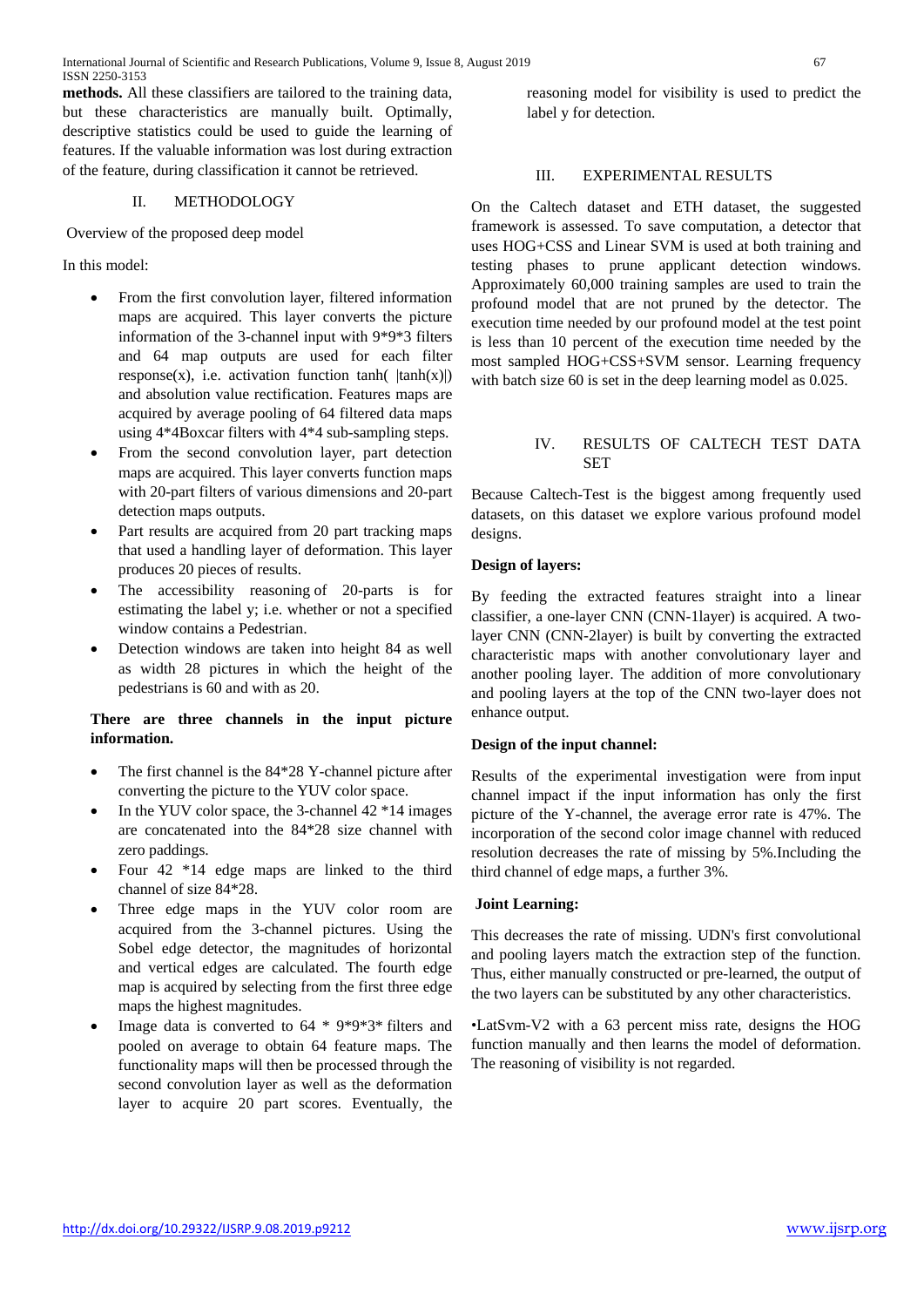International Journal of Scientific and Research Publications, Volume 9, Issue 8, August 2019 68 ISSN 2250-3153

•DN-HOG, with a missing rate of 53 percent, fixes the HOG as well as the distortion model and then learns the model of visibility.

•UDN-HOG, with a missing rate of 50 percent, fixes the HOG functionality and then learns the deformation and visibility layers together with UDN. The distinctions between DN-HOG and UDN-HOG are whether models of deformation and visibility are learned together. With an error rate of 47 percent, UDN-HOGCSS fixes the HOG+CSS feature and learns the deformation and visibility layers together with UDN. The additional CSS function decreases the rate of missing compared to UDN-HOG by 3%.

•UDN-CNN Feat, with a missing rate of 44 percent, first understands and fixes the function extraction layers using the CNN-1 layer, and afterward explores the distortion and visibility together. In this situation, the deformation and visibility of the function extraction is not jointly taught. By using the characteristics learned from CNN-1layer, UDN-CNN Feat decreases the miss rate by 3 percent compared to UDN-HOGCSS.

•UDN-Def Layer, with a speed of 41%, learns characteristics and deformation together. The theory of visibility is not used.

•UDN learns characteristics, deformation and visibility together. Its level of missing is 5% smaller than the feat of UDN-CNN. The connection among deformation, visibility and learning of features therefore obviously enhances the mode's detection capability.

# V. RESULTS OF ETH DATA SET

We adopt the training set frequently taken by state-of-the-art methods (including the highest performing methods on ETH) to use the INRIA training dataset to train UDN for a reasonable comparison on the ETH dataset. After the pruning of the HOG+CSS+SVM sensor, there are about 60,000 negative samples and 2,000 beneficial samples from the INRIA Training dataset.

## VI. GAPS IN CURRENT SYSTEM

• As the characteristics are combined for better outcomes but the weather and light background are not recognized and are not taken into account.

• The research concentrated primarily on the identification of pedestrians, but not all ages are regarded and also the height of individuals was not primarily concentrated on.

• Applications where pedestrian detection is primarily used, such as accident-prone circumstances and other traffic control measures, but this study article did not focus on the condition of cars and the technique of pedestrian detection of such cars.

## VII. CONCLUSION

This article proposes a unified profound model that learns four elements for pedestrian detection together – extraction of features, handling deformation, handling of occasions and classification.

• Joint learning achieves the greatest performance on publicly accessible datasets by interacting with these interdependent parts, outperforming current best-performing methods by 9% on the biggest Caltech dataset.

• Detailed experimentation studies obviously demonstrate that the suggested fresh model can improve the power of each part when all components work together. By incorporating the deformation layer, which has excellent flexibility to integrate different approaches to managing deformation, we enrich the profound model. We expect even greater enhancement in the future job by training our UDN on much bigger training sets.

# VIII. REFERENCES

- [1] G. A. Pratt, "Is a Cambrian Explosion Coming for Robotics?," J. Econ. Perspect., vol. 29, no. 3, pp. 51– 60, Aug. 2015.
- [2] M. Vázquez-Arellano, H. W. Griepentrog, D. Reiser, and D. S. Paraforos, "3-D Imaging Systems for Agricultural Applications-A Review.," Sensors (Basel)., vol. 16, no. 5, 2016.
- [3] M. Kabir, A. Mamun, and T. Szecsi, "Development of situation Recognition, environmental monitoring and patient condition monitoring service modules for hospital robots," 2012.
- [4] R. Bostelman, P. Russo, J. Albus, T. Hong, and R. Madhavan, "Applications of a 3D Range Camera Towards Healthcare Mobility Aids," in International Conference on Networking, Sensing and Control, 2006.
- [5] Information Resources Management Association., Geographic information systems : concepts, methodologies, tools, and applications. Information Science Reference, 2013.
- [6] H. Surmann, A. Nüchter, and J. Hertzberg, "An autonomous mobile robot with a 3D laser range finder for 3D exploration and digitalization of indoor environments," Rob. Auton. Syst., vol. 45, no. 3–4, pp. 181– 198, Dec. 2003.
- [7] J. Molleda, R. Usamentiaga, D. F. García, F. G. Bulnes, A. Espina, and B. Dieye, "An improved 3D